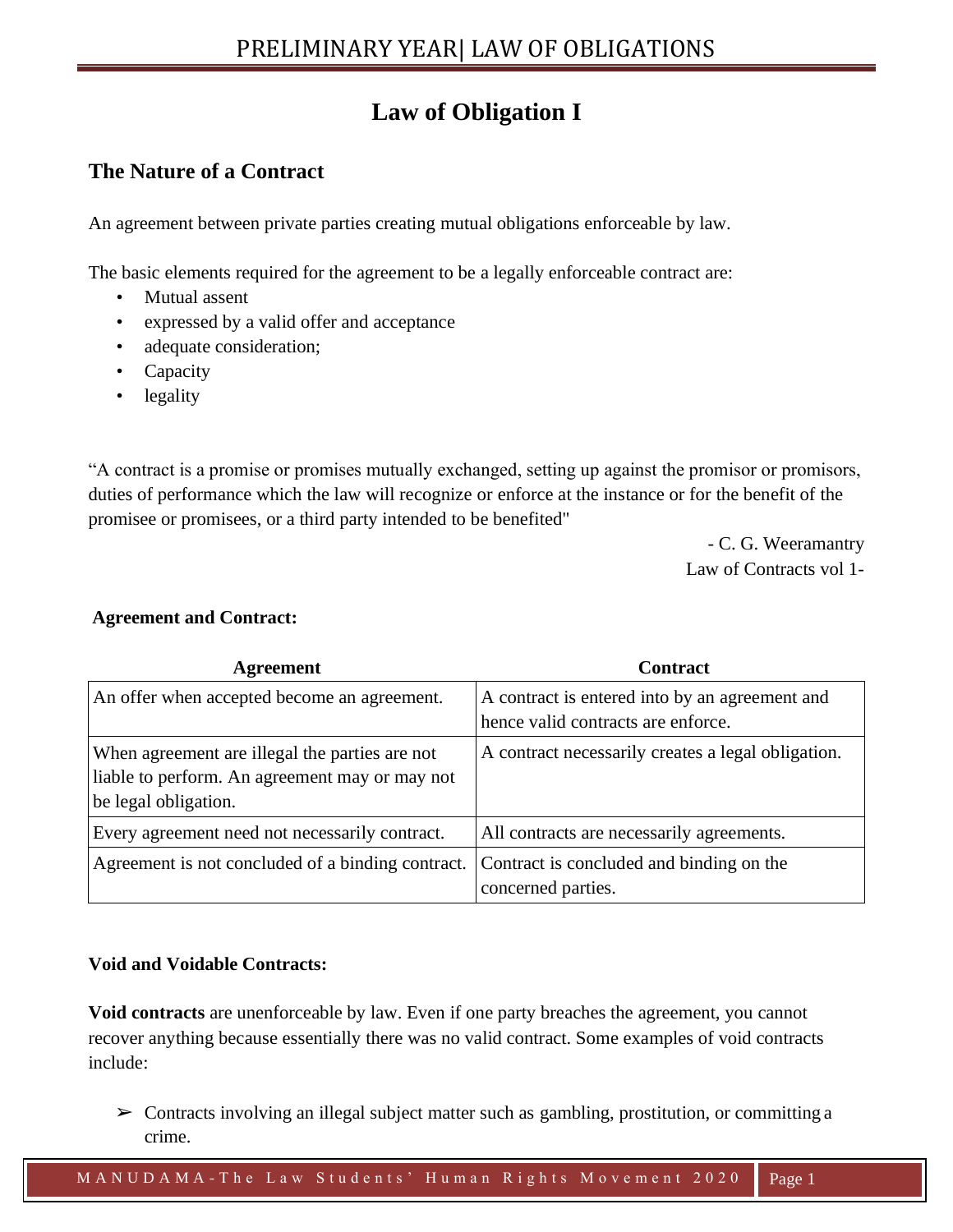- $\triangleright$  Contracts entered into by someone not mentally competent (mental illness or minors).
- $\triangleright$  Contracts that require performing something impossible or depends on an impossible event happening.
- $\triangleright$  Contracts that are against public policy because they are too unfair.
- $\triangleright$  Contracts that restrain certain activities (right to choose who to marry, restraining legal proceedings, the right to work for a living, etc.).

**Voidable contracts** are valid agreements, but one or both of the parties to the contract can void the contract at any time. As a result, you may not be able to enforce a voidable contract:

- $\triangleright$  Contracts entered into when one party was a minor. (The law often treats minors as though they do not have the capacity to enter a contract. As a result, a minor can walk away from a contract at any time.)
- $\triangleright$  Contracts where one party was forced or tricked into entering it.
- $\triangleright$  Contracts entered when one party was incapacitated (drunk, insane, delusional).

| Void                                                                                                   | Voidable                                           |
|--------------------------------------------------------------------------------------------------------|----------------------------------------------------|
| Void contract was never legal in the first place, so  A voidable contract contains a legal flaw to the |                                                    |
| it isn't valid even if the two parties have reached                                                    | disadvantage of one party, but the contract        |
| mutual assent on all the other essential elements                                                      | remains in effect until that party gets a court to |
| of a contract.                                                                                         | declare it void.                                   |

"Difference between the two lies in; Voidable contracts are deprived of legal consequences from the time of avoidance and the void contacts are retrospectively annulled as from the date of their formation".

> -CG Weeramantry Law of Contracts vol 1-

#### **Objective Test and Subjective Test**:

When court seeks to ascertain the intent of the parties, it does not focus on what each party may have thought or believed he was agreeing to (that is, his subjective intent) but on the reasonable perception of that intent, as conveyed by his words or actions (his objective intent).

As mentioned earlier Not all agreements are contracts but agreement is a necessary for contractual obligations to arise.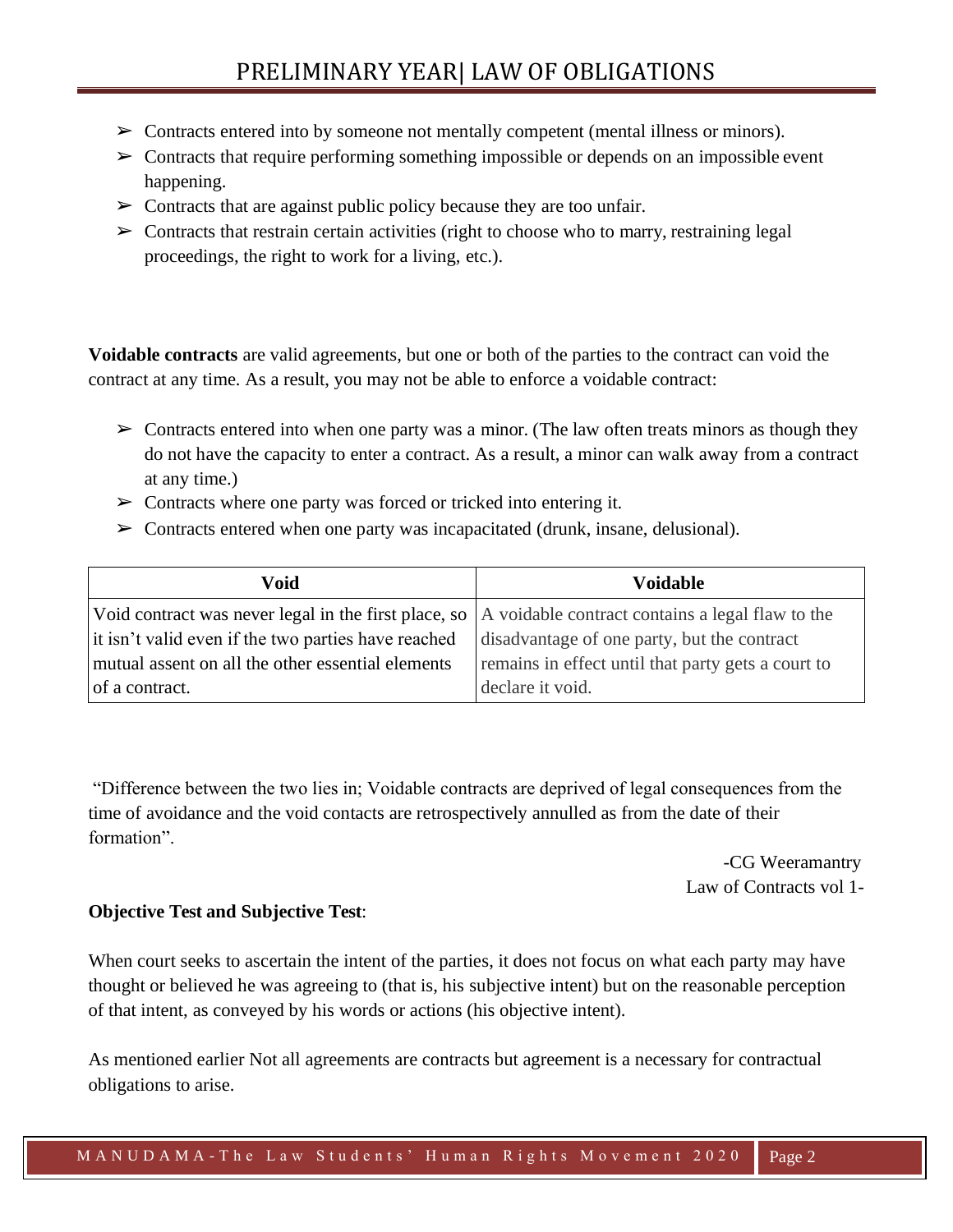The factor which distinguishes contractual obligations from other legal obligations is that they are based on the agreement of the contracting parties.

For most types of contract, the offer and acceptance may be made orally or in writing, or they may be implied from the conduct of the parties.

# **Offer**

1. Not Vague

An offer is a definite promise to be bound under certain specific terms – it cannot be vague *(Gunthing v Lynn – the offeror promised to pay a further sum for a horse if it was lucky)*

However if a vague offer is capable of being made certain either by implying terms or by reference to previous dealings between the parties, then it will be regarded as certain *(Hillas v Arocos – a contract for sale of timber of fair specification between persons well acquainted with the timber trade was upheld)*

2. May be made to a particular person, class or persons, or the public at large

*Carlill v Carbolic Smoke Ball Co.*

3. Not to be confused with the answer to a question or the supplying of information

*Harvey v Facey* – replying telegraph was an indication of what defendant would sell for when he decided to sell rather than an offer for sale; a mere statement of price

INVITATION TO TREAT: an invitation to another person to make an offer e.g.

(i) Tenders:

*Spencer v Harding* – a statement that goods are to be sold by tender is not normally an offer, so that the person making the statement is not bound to sell to the person making the highest tender

*Harvela Investments Ltd. Royal Trust of Canada* – it is difference where the person inviting the tender states in the invitation that he binds himself to accept the highest offer to buy or the lowest offer to sell and the contract is concluded as soon as the highest offer to buy or the lowest to sell etc... is communicated

*Blackpool and Flyde Aero Club v Blackpool Borough Council* – invitation to tender received before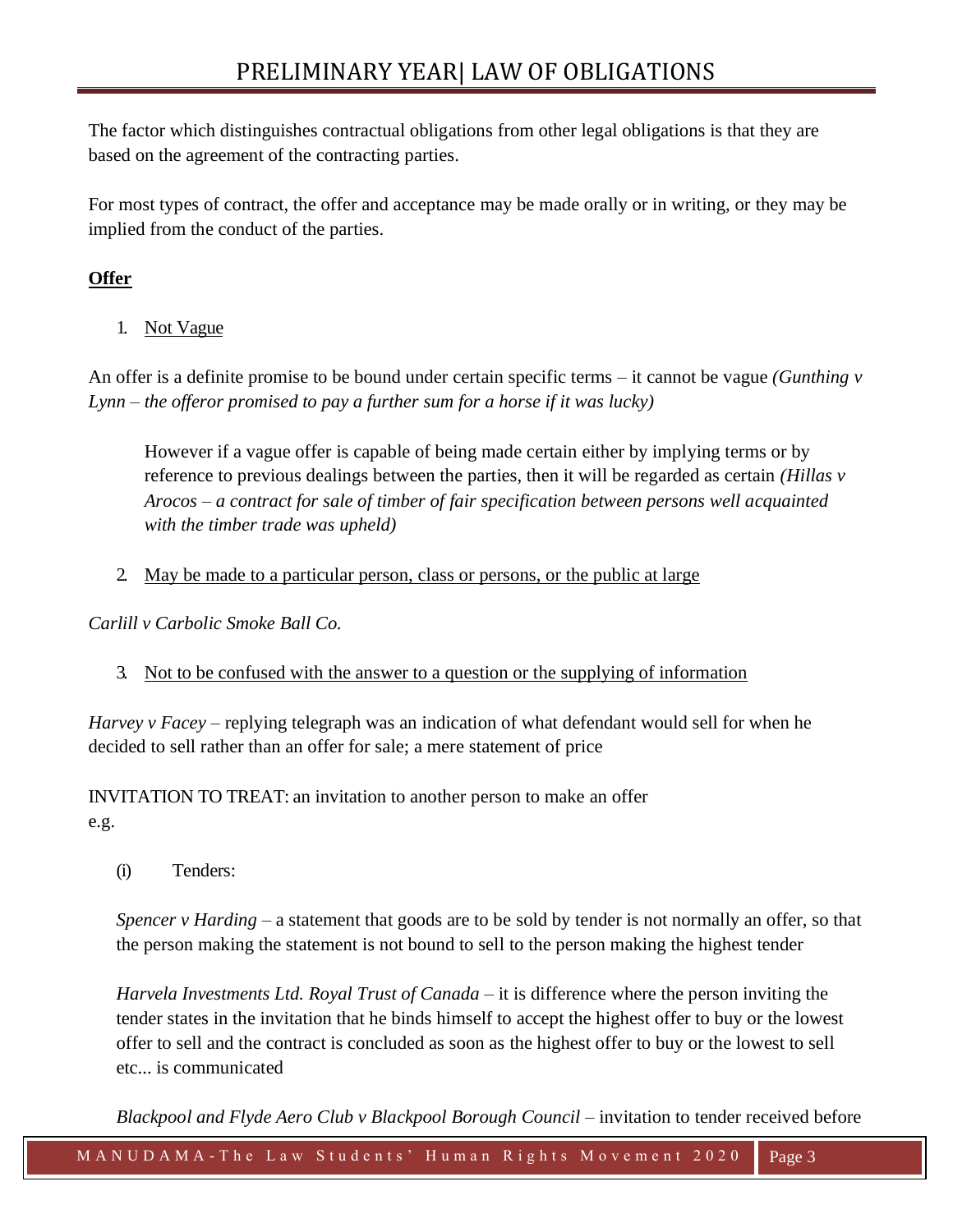last date specified by the Blackpool Council but not considered as it was not opened in time; held that it is possible to have exceptions to the rule that invitations to tender are not contractual offers, applying where tenders are invited from known persons and selected persons under a clear and prescribed procedure

## (ii) Display of goods for sale:

*Fisher v Bell* – shopkeeper displayed flick knife in window, police alleged that this offer for sale was contrary to restrictions in Offensive Weapons Act; held that general rule is that a display of price marked goods in a shop is not an offer to sell goods but is an invitation to customer to make an offer to buy

*Pharmaceutical Society of Great Britain v Boots Cash Chemists Ltd* – taking of articles from the shelves constitutes an offer by the customer to buy and not the acceptance of an offer by the chemist to sell; the sale was not completed until the customer's offer to buy had been accepted by the defendants by their acceptance of the purchase price; and, therefore, the transaction took place "under the supervision of a registered pharmacist" as required by the Pharmacy and Poisons Act

### (iii) Advertisements

*Grainger v Gough* – advertisements that goods are for sale is not an offer therefore, the circulation of a price list by a wine merchant was only an invitation to treat

However, in a situation where an advertisement offers a reward for the return of lost property it will be considered to be an offer rather than an invitation to treat. If the finder returns the property knowing of the reward offer, he is entitled to the reward.

A unilateral contract is a one sided contract in the sense that one party binds himself by a conditional promise leaving the other party free to perform the condition for not, as he pleases. In an unilateral contract the offeror will not know whether the contract is on until the other party has performed his part.

*Carlill v Carbolic Smoke Ball Co.* – defendants issued an advertisement in which they promised to pay £100 to anyone who caught influenza after having used their product in the prescribed manner and that they have deposited  $\pounds1000$  with their bankers for such purpose to show sincerity. Mrs. Carlill used the said product and still caught influenza; it was held that unilateral contract was created and that it was not mere puff because of the deposit made with the bank

*Lallyett v Negris Co.* – Defendants advertised hams for sale and plaintiff posted order from Nuwara Eliya for 3 hams which were dispatched from Colombo and paid for by plaintiff. Hams allegedly unfit for human consumption. Court held that the advertisement was an invitation to treat an not an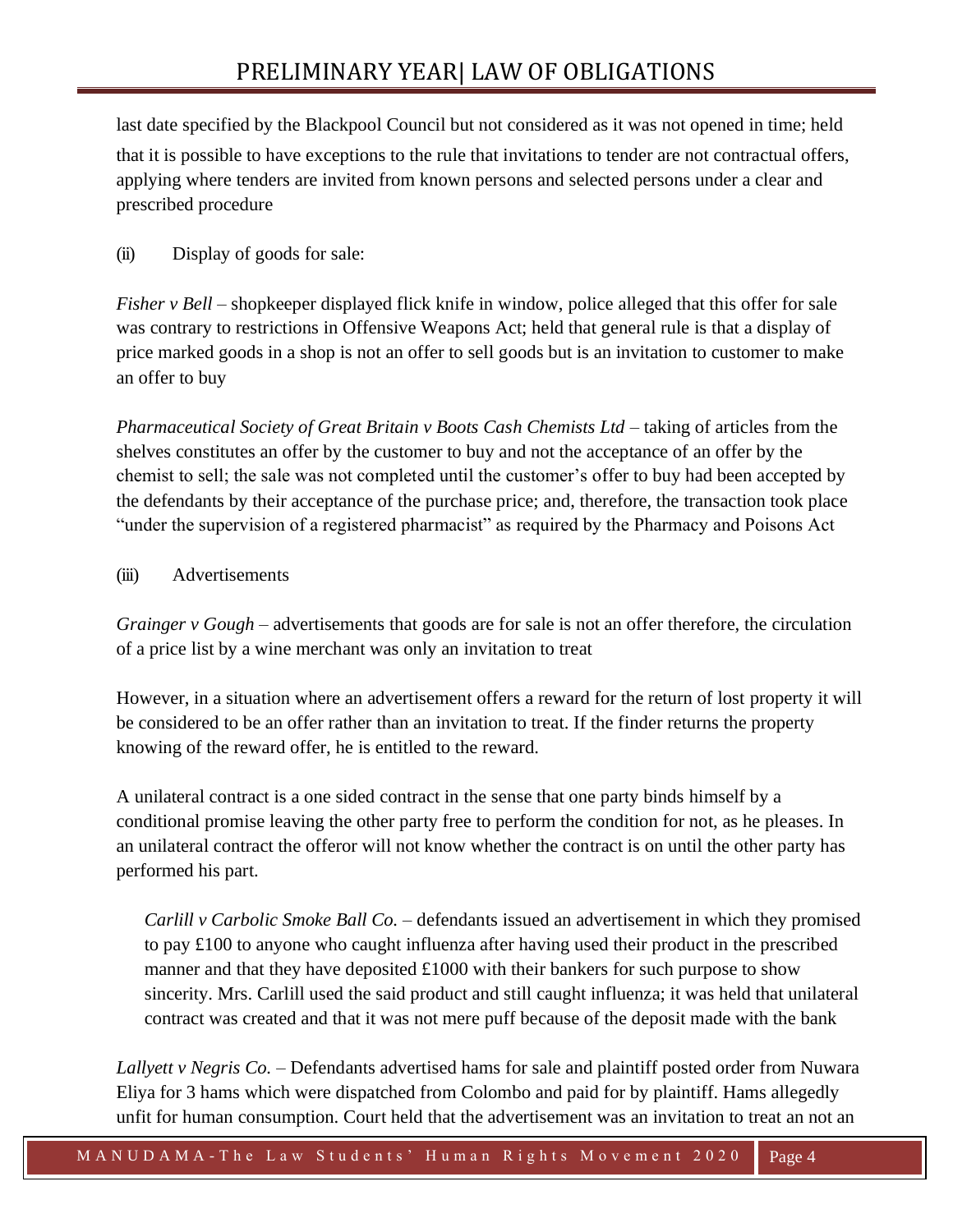offer, therefore the contract was made in Colombo and the Nuwara Eliya court did not have jurisdiction.

## (iv) Auction

In an auction, the auctioneer's call for bids is an invitation to treat. The bids made by a person at the auction are offers which the auctioneer can accept or reject as he chooses. Similarly the bidder may retract his bid before it is accepted – *Payne v Cave*

## Counter Offers

*Hyde v Wrench* – W offered to sell farm for £1000, H then offered to buy for £950 which W refused. H then tried to accept the original offer. Court held that the counter offer was a rejection of original terms and the original offer was put to an end thereby.

*Stevenson v McLean* – offeree asked for information as to terms of credit: not a counter offer; counter offer should be distinguished from a mere request for information.

### **Acceptance**

An acceptance is the final and unqualified expression of assent to the terms of an offer. To make a binding contract the acceptance must exactly match the offer. The offeree must accept all the terms of the offer. Where there is continuous negotiation between the parties, the courts look at the whole course of the negotiations and decide whether the parties ever did agree to the same terms.

Acceptance by Conduct:-

If X offers a reward for the return of his lost purse, then Y by taking the purse to X, both accepts the offer of the reward and performs the act necessary to gain it.

*Brogden v Metropolitan Railway Co.* – Parties acted according to the agreement document's terms which had not been validly accepted. Then some more serious disagreements arose, and Brogden argued that there had been no formal contract actually established. House of Lords held that a contract had been created by conduct and that it came into existence when the company ordered its first load of coal upon the terms of the draft or at least when Brogden supplied it.

*Muthukuda v Sumanawathie* – held that an offer of marriage may be accepted by conduct which is unequivocal and which indicates a definite understanding between the parties that a marriage is to take place.

#### Counter Offers:-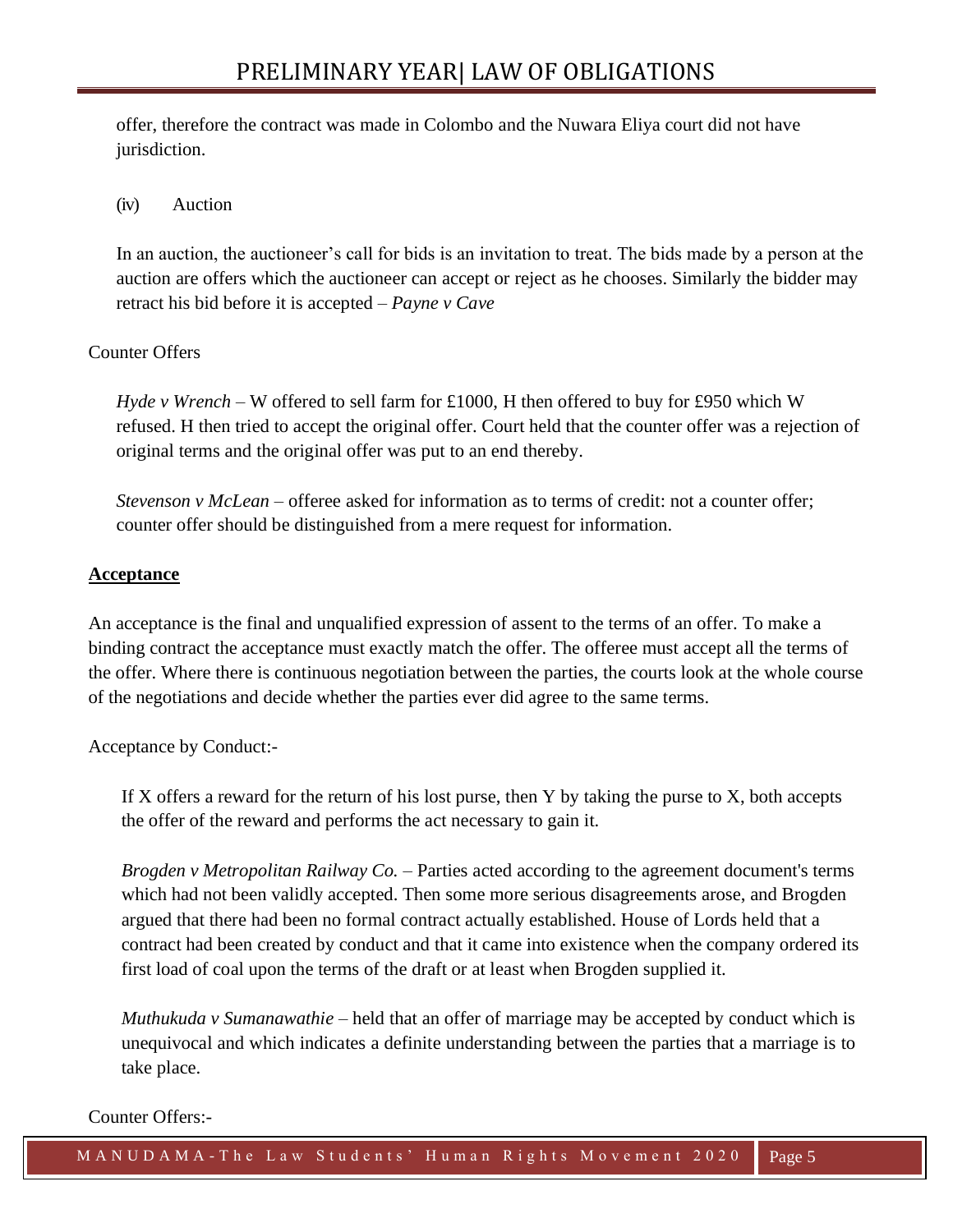*Hyde v Wrench* – W offered to sell farm for £1000, H then offered to buy for £950 which W refused. H then tried to accept the original offer. Court held that the counter offer was a rejection of original terms and the original offer was put to an end thereby.

*Stevenson v McLean* – offeree asked for information as to terms of credit: not a counter offer; counter offer should be distinguished from a mere request for information.

*Jones v Daniel* – acceptance must be unqualified; where in reply to an offer a contract for signature accepting offer but containing new terms was returned, a counter offer has been made which the original offeror may reject.

## Tenders:-

A tender is an offer, the acceptance of which leads to the formation of a contract e.g. Where X advertises for offers to supply a specified quantity of goods, to be supplied at a specified time and Y offers to supply, acceptance of Y's tender creates a contract under which Y is bound to supply the goods and the buyer X is bound to accept them and pay for them.

However, difficulties arise where tenders are invited for the periodical supply of goods e.g. *Great Northern Railway Co. v Witham – where X advertises for offers to supply goods up to a stated* maximum, during a certain period, the goods to be supplied as and when demanded, acceptance by X of a tender received from Y does not create a contract; instead, X's acceptance converts Y's tender into a standing offer to supply the goods up the stated maximum at the stated price as and when requested to do so by X. The standing offer is accepted each time X places an order, so that there are a series of separate contracts for the supply of goods.

### Communication of Acceptance

*(a)* General rule – acceptance must be communicated to the offeror (**declaration theory**); until and unless the acceptance is so communicated, no contract comes into existence – Lord Denning in *Entores v Miles Far East Corporation*

In the case of unilateral contracts the requirement of communication of acceptance is waived by the offeror – acceptance does not require communication in the ordinary sense but, of course, there is a kind of communication in performing the task for which the reward is offered unilaterally by the offeror

Postal Rule (**expedition theory**): *Adams v Lindsell* – postal acceptance dates from posting even if the letter is delayed (*University of Ceylon v Fernando* accepts this rule in Sri Lanka). Postal rule applied even where letter is lost – *Household Fire Insurance Co. v Grant.* The postal rule will not apply where acceptance has not been properly posted *– Re London &Northern Bank*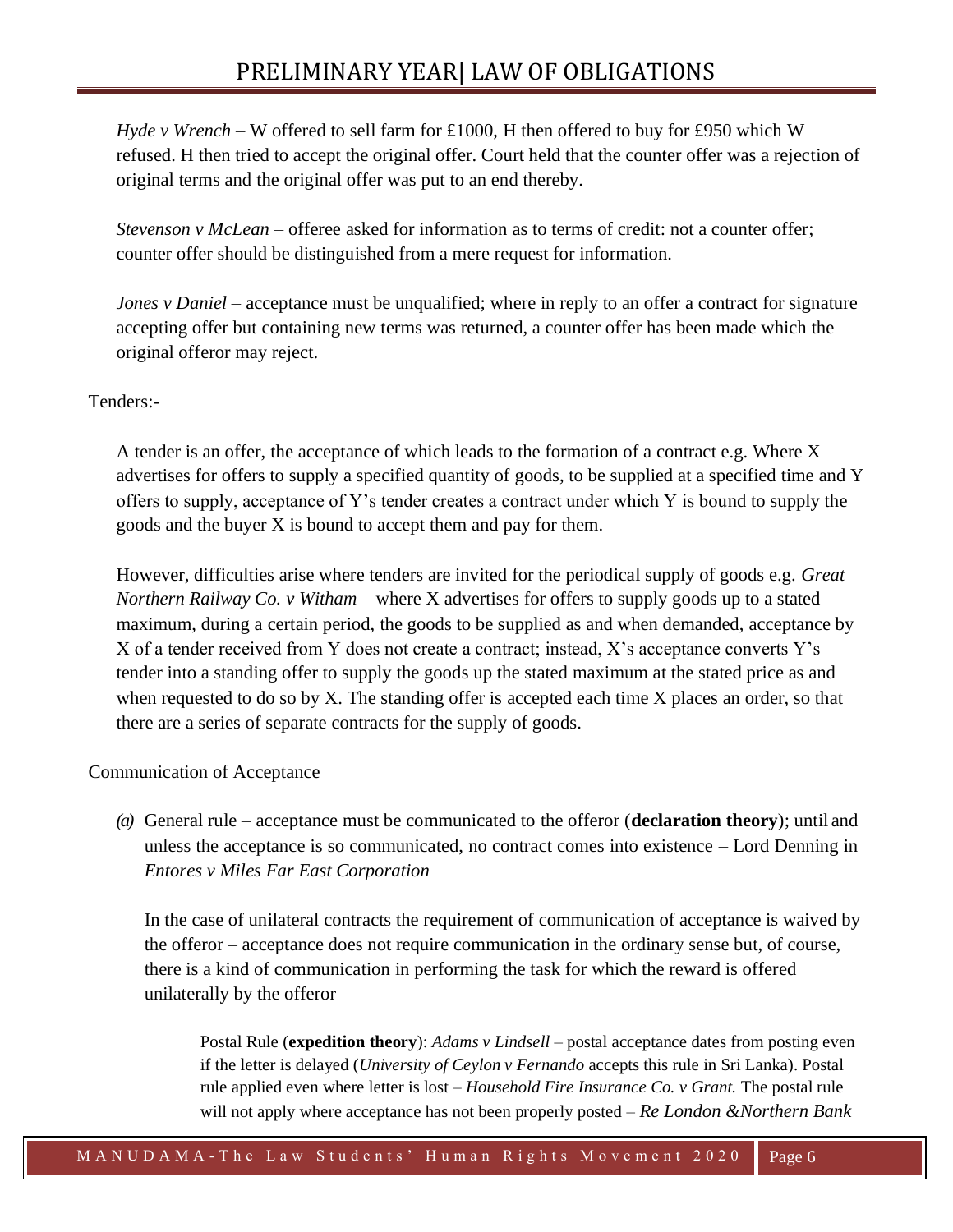- (b) Offeror cannot impose a condition that silence shall constitute acceptance without the offeree's consent e.g. *Felthouse v Bindley* – F wrote to N saying that "if I hear no more about him I will consider the horse is mine at £30 15s. N wrote to B, an auctioneer, in whose possession the horse was telling him not to sell the horse but B sold by mistake. F sued B in conversion (tort alleging wrongful disposition of the plaintiff's property by the defendant). B's defence succeeded on the basis that there was no valid contract between F and N because the condition that silence constituted acceptance was ineffective.
- (c) Acceptance must be communicated by the offeree or by someone with his authority e.g. *Powell v Lee* – it was decided by managers of a school to appoint P as head master and an un authorised manager notified P of appointment by telegram. When it was later decided toreverse the decision, P sued for damages and it was held that no contract had been made due to improper communication of acceptance.
- (d) The offeror may expressly or impliedly prescribe the method of communicating acceptance. *Quener Duaine v Cole* – an offer by telegram is evidence of a desire for a prompt reply, so that acceptance sent by post may be treated as ineffective.

*Tinn v Hoffman* – D offered to sell P iron requesting reply 'by return of post' (not made clear that no other method would suffice); does acceptance have to be by post? Hoenyman J: an equally expeditious method would suffice.

*Yates Building Co. Pulleyn Ltd* - D gave P option to purchase land, stating notice of acceptance should be returned 'by registered or recorded delivery. P returned notice by ordinary post, D refused notice stating: 'the option agreement provides for notice to be sent by registered or recorded delivery post, Your letter was not sent so...'. No enforceable contract as precise method of acceptance was prescribed.

(e) Acceptance is not effective is communicated in ignorance of the offer: *R v Clarke* - The claimant wanted to compel the Crown to pay a reward it had offered for information leading to the conviction of a murderer. The claimant gave the information. But he gave it while he was under investigation himself for murder. He told the police "exclusively in order to clear himself". It was uncertain whether he was thinking about the reward at the time he provided the information. The Court held it was necessary to act in "reliance on" an offer in order to accept it, and therefore create a contract and therefore there was no contract in this instance.

However, where the existence of the offer plays some part, however small, in inducing a person to do the required act, there is a valid acceptance of the offer – *Williams v Carwardine* - Walter Carwardine was murdered in Hereford. The plaintiff, Mrs Williams, gave evidence at the Hereford assizes against two suspects, but did not say all she knew. The suspects were acquitted. On April 25, 1831, the victim's brother and defendant, Mr Carwardine, published a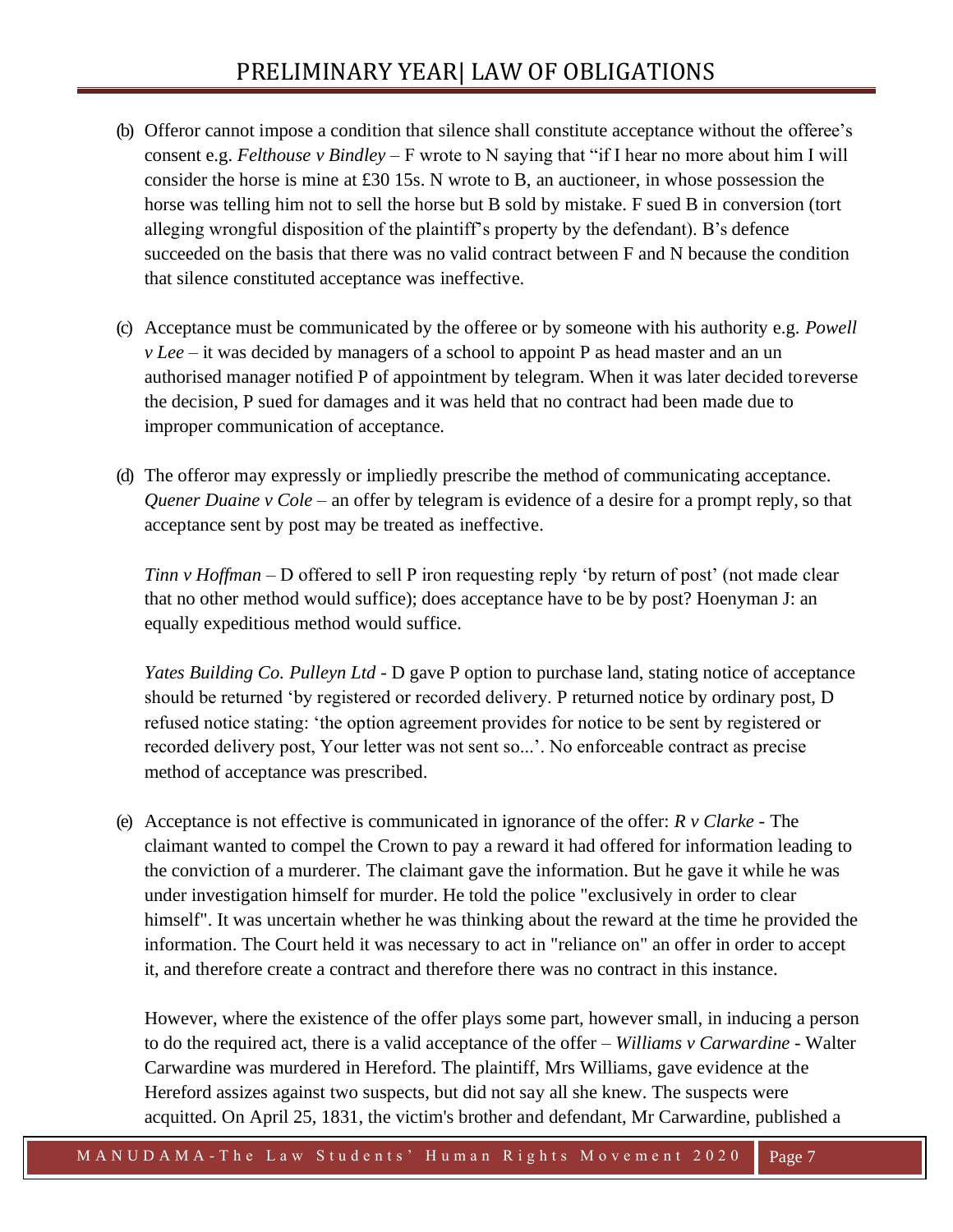handbill, stating there would be a £20 for 'whoever would give such information as would lead to the discovery of the murder of Walter Carwardine.' Mrs Williams gave more information which led to the conviction of two men (including a Mr John Williams, the plaintiff's husband). She claimed the reward. Mr Carwardine refused to pay. At the trial her motives were examined. It was found that she knew about the reward, but that she did not give information specifically to get the reward. It was apparent that after the first murder trial, Mrs Williams had been savagely beaten by Mr Williams. The advertisement amounted to a general promise or contract to pay the offered reward to any person who performed the condition mentioned in it, namely, who gave the information. Two judges clearly stated that motives were irrelevant. Littledale J said, "If the person knows of the handbill and does the thing, that is quite enough." Patteson J said "We cannot go into the plaintiff's motives."

*Tinn v Hoffman* – Cross-offers i.e. two identical offers exchanged between the parties, does not form and agreement but rather two separate offers which require acceptance to form a contract.

## **Termination of Offer**

An offer may be terminated in the following circumstances:-

- (i) Acceptance: once an offer has been accepted, a binding contract is made and the offer ends.
- (ii) Rejection or counter offer: If the offeree rejects the offer or makes a counter offer that isthe end of it.
- (iii) Revocation: The offer may be revoked by the offeror at any time until it is accepted. However the revocation of the offer must be communicated to the offeree(s). Unless and until the revocation is so communicated, it is ineffective.

*Byrne v Van Tienhoven* – expedition theory which applies in the case of the postal rule will not apply in the case of postal revocation of offers: there is a more stringent rule for revocation than offers.

*Dickinson v Dodds*: revocation need not be in communicated by the offeror personally, it is sufficient if it is done through a reliable third party

*Boyd v Nel* – an option offer is an offer to keep open for a definite or indefinite period an offer that has already been made.

An option offer cannot be terminated during the term specified in such contract or if no term is specified, the offer must be kept open for a reasonable time (Roman Dutch law position which does not recognise the English law doctrine of consideration). In English law however, a promise to keep an offer open for a fixed period does not prevent its revocation within that period.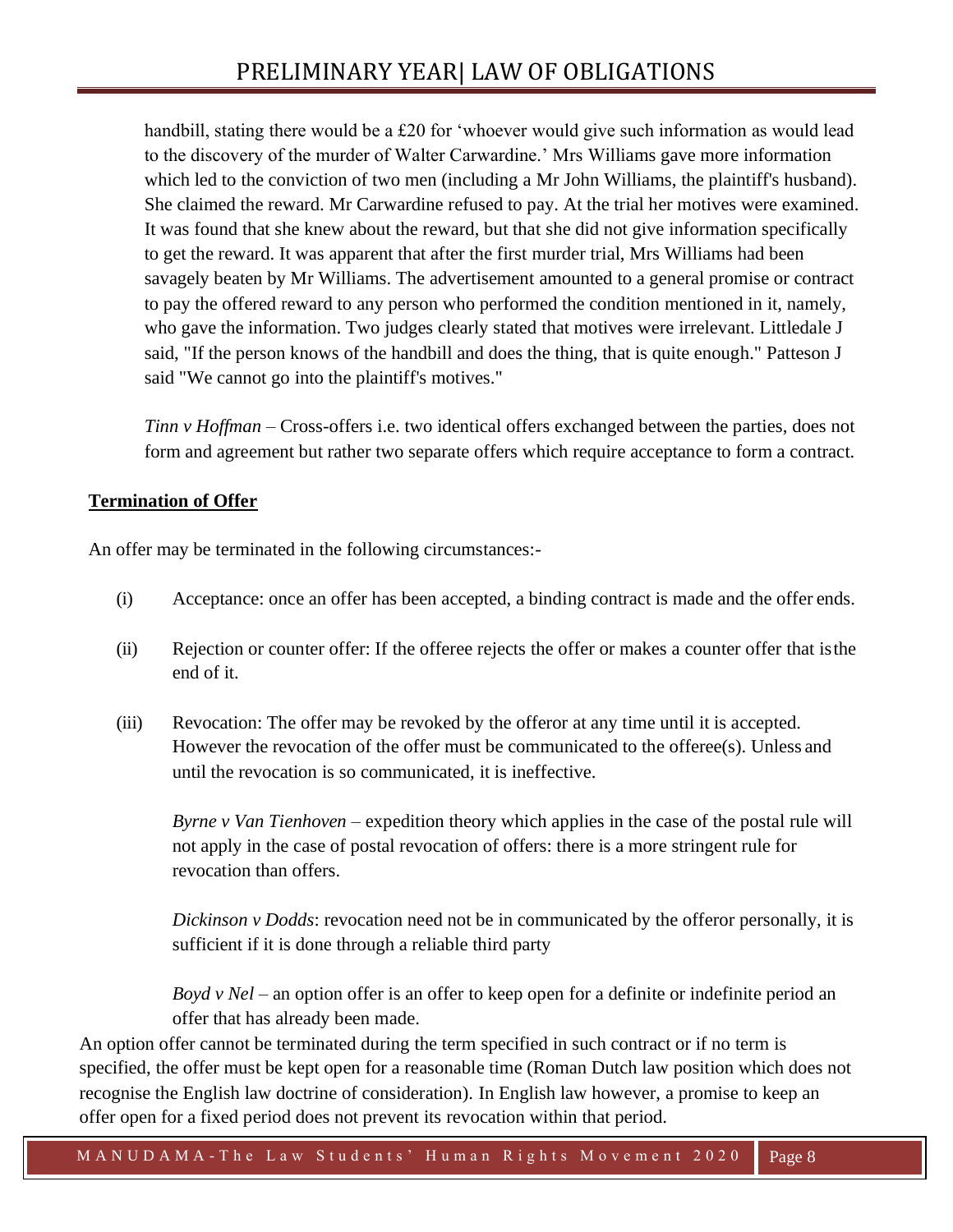# PRELIMINARY YEAR| LAW OF OBLIGATIONS

However a person by giving consideration may buy a promise to keep an offer open for a fixed period.

*Shuey v U.S.* – held that an offer made by advertisement in newspaper could be revoked by a similar advertisement even though second advertisement was not read by some offerees – revoked by reasonable steps.

*Errington v Errington and Woods* – once the offeree has commenced performance of an unilateral offer, the offerror may not revoke the offer

Weeramantry – in a system governed by Roman Dutch law where absence of consideration has no effect, the doctrine of causa would be flexible enough to include sufficient part performance of a unilateral contract as sufficient causa whereby the offeror would be bound not to revoke the offer even before completion of the act or performance.

(iv) Lapse of time: where an offer is stated to be open for a specific length of time, then theoffer automatically terminates when that time limit expires. Where there is no express time limit, an offer is normally open only for a reasonable time.

*Ramsgate Victoria Hotel v Montefiore* – defendant's delay in allotting the shares caused the lapse of the plaintiff's offer to buy the same.

(v) Failure of a condition subject to which the offer was made: an offer may be made subject to conditions. Such a condition may be stated expressly by the offeror or implied by the courts from the circumstances. If the condition is not satisfied, the offer is not capable of being accepted.

*Financings Ltd. v Stimson* – D who wished to purchase a car signed a hire purchase form (offer – becomes binding once the finance company signed the form). Car was stolen before signing by finance company and it was held that D was not bound to take the car as there was an implied condition that the car would be in substantially the same condition as when the offer was made when it was accepted.

*(vi)* Death: the offeree cannot accept an offer after notice of the offeror's death. However, if the offeree does not know of the offeror's death and there is no personal element involved, then he may accept the offer – *Bradbury v Morgan*

#### **Intention to create legal relations**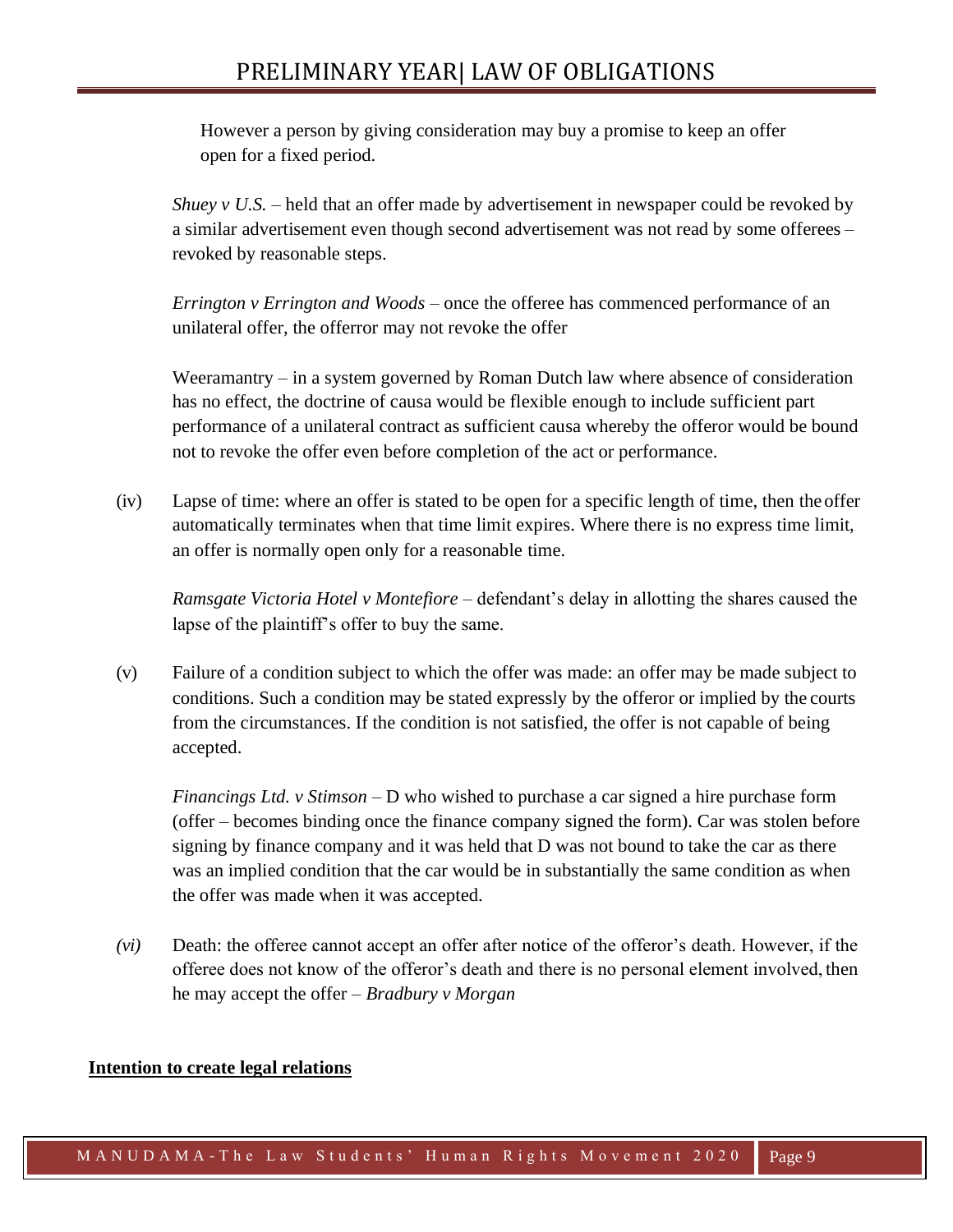The parties must intend the agreement to be legally binding. The nearest courts can get to discover this intention is to apply an objective test and judge the situation by what was said and done. The law divides agreements into the following:-

(i) Social and Domestic Agreements

The law presumes that social agreements are not intended to be legally binding. However, if it can be shown that the transaction had the opposite intention, the court may be prepared to rebut the presumption and to find the necessary intention for a contract.

*Balfour v Balfour* – Husband promised to pay £30 monthly while he was abroad on work but when the couple drifted apart, the wife argued that there was an enforceable agreement. It held that there is a rebuttable presumption against an intention to create a legally enforceable agreement when the agreement is domestic in nature and that the wife did not rebut the same.

*Merritt v Merritt* – While under the principles laid out in Balfour v Balfour, domestic agreements between spouses are rarely legally enforceable, this principle was rebutted where two spouses who formed an agreement over their matrimonial home were not on good terms.

*Jones v Padavatton* – demonstrates how domestic agreements, such as in between a mother and daughter, are presumed not to be legally binding unless there is clear intention.

*Parker v Clarke* – If social agreements have serious consequences for the parties, it may rebut the presumption of no intention to create legal relations in social agreements: Devlin J held that the Clarks were liable for damages to the Parkers given that the Parkers had relied to their detriment on the assurance of the Clarks that they would have a place to stay.

In *Simpkins v Pays* an informal agreement between a grandmother, granddaughter and a lodger to share competition winnings was binding. Sellers J held, applying the objective test, that the facts showed a "mutuality" between the parties, adding: "If my conclusion that there was an arrangement to share any prize money is not correct, the alternative position to that of these three persons competing together as a "syndicate", as counsel for the plaintiff put it, would mean that the plaintiff, despite her propensity for having a gamble, suddenly abandoned all her interest in the competition in the Sunday Empire News. I think that that is most improbable …"

(ii) Business/Commercial Agreements

In business agreements the presumption is that the parties intend to create legal relations and make a contract. This presumption can be rebutted by the inclusion of an express statement to that effect in the agreement – *Rose and Frank Co. v Crompton Bros. Ltd.*

# **Consideration and Justa Cuasa**

M A N U D A M A - T h e L a w S t u d e n t s ' H u m a n R i g h t s M o v e m e n t 2020 | Page 10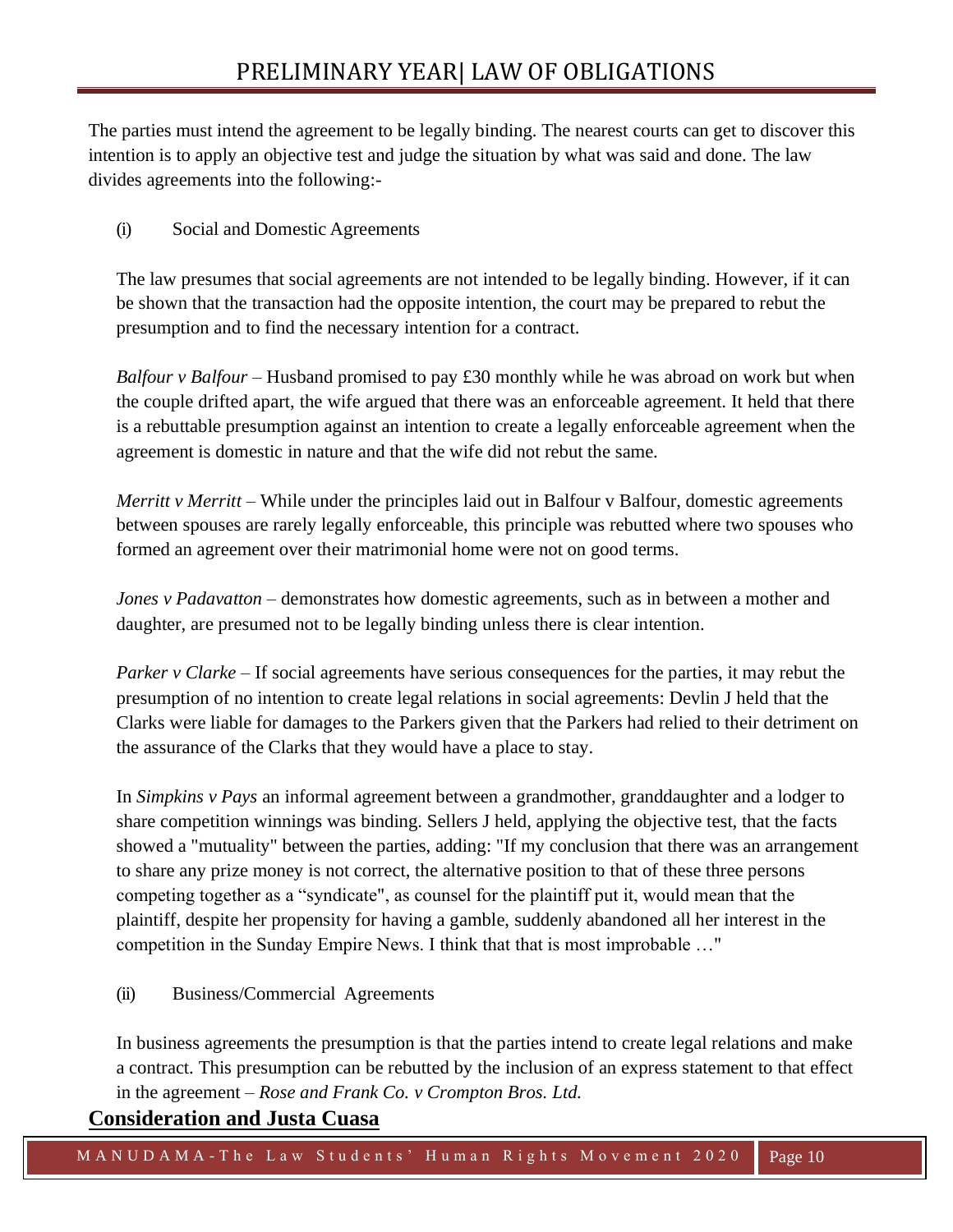"In the Roman Dutch law and in most continental systems based on the civil law the simple requirement of justa causa is used to satisfy the requirement that the promise must be serious and deliberate while English law employs the test of consideration to ensure the presence of the bargain element it deems so essential in contract."

Weeramantry

# I. JUSTA CAUSA

Causa conveys the following meanings: "seriousness or deliberateness of intention, the motive or reason for a transaction; the reasonableness objectively judged of the causa for a transaction; and even the nature of the particular transaction fell within the scope of causa as explained by Dutch jurists.

- Weeramantry

*Lipton v Buchanan* – Wendt J defined justa causa as "denoting the ground, reason or object of a promise giving such promise a binding effect in law. It has a much wider meaning than the English term consideration and comprises the motive or reason for a promise and also purely moral consideration"

Attempts have been made to equate the concepts of Causa and Consideration by South African jurists headed by Lord de Villiers. However, the concept of cuasa as a distinct and different concept from that of English consideration was firmly established after the judgement of the Privy Council in the Sri Lankan case of Jayawickrama v Amarasuriya and the South African case of Robinson v Randfotein Estates G.M.Co.

*Jayawickrama v Amarasuriya* – Privy Council held that the defendant's promise to pay the plaintiff Rs. 150,000/- was enforceable inasmuch as it was made deliberately in discharge of a moral obligation resting upon the defendant

*Public Trustee v Udurawana* – an employee instituted legal action to enforce a promise made by his employer to pay him a pension or gratuity in consideration of past faithful services. Dias J observed "since the decision of the Privy Council in Jayawickreme v Amarasuriya, it issettled law that a lawful promise deliberately made to discharge a moral duty or to do an act of generosity or benevolence can be enforced under the Roman Dutch law"

# II. CONSIDERATION:-

Despite our common law being Roman Dutch law, the requirement of causa is an essential element for the formation of a legally binding contract in Sri Lanka. However the presence of consideration is necessary for the formation of a valid contract governed by English law in our country e.g. consideration is an essential element in a contract for sale of goods under the Sale of Goods Ordinance No. 11 of 1896 (*Attorney-General v Abraham Saibo & Co.*); the same position prevails with regard to a contract governed by the Bills of Exchange Ordinance.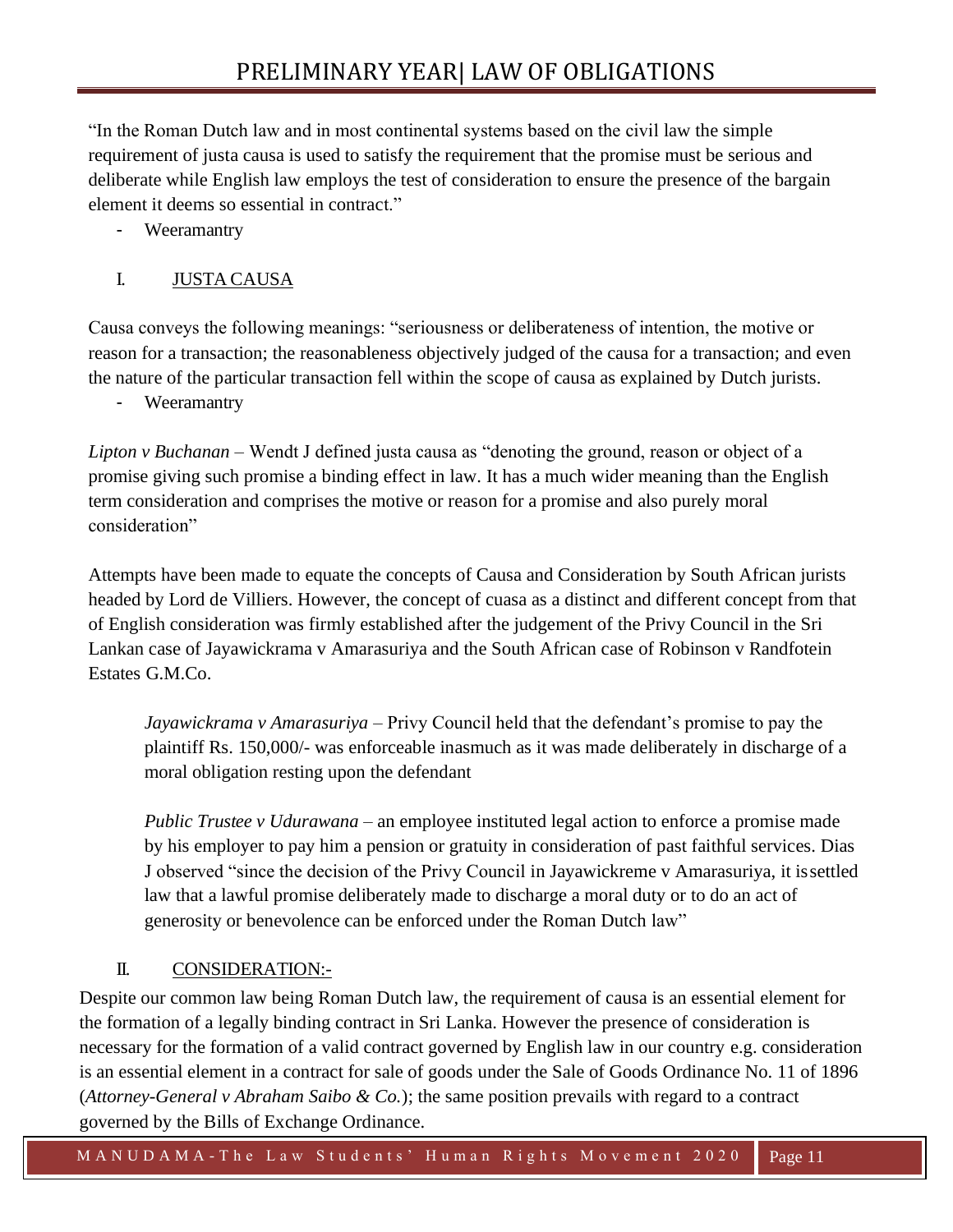Under English law, both parties to a contract must provide consideration if they wish to sue on the contract.

## Definitions –

*Currie v Misa* – Lush J referred to consideration as consisting of a detriment to the promisee or a benefit to the promisor: "some interest, profit or benefit accruing to one party, or some forbearance, detriment, loss or responsibility given, suffered or undertaken by the other".

*Dunlop v Selfridge Ltd* – "an act or forbearance of one party, or the promise thereof, is the price for which the promise of the other is bought and the promise thus given for value is enforceable"

### Types of Consideration –

a) Executory Consideration

Where there is an exchange of promises to perform acts in the future e.g. a bilateral contract for the supply of goods whereby A promises to deliver goods to B at a future date and B promises to pay on delivery. If A does not deliver, B can sue and if A delivers the goods, then his consideration becomes executed.

### b) Executed consideration

If one party makes a promise in exchange for an act by the other party, when that act is completed, it is executed consideration e.g. in an unilateral contract where A offers £50 reward for the return of her lost handbag, if B finds the bag and returns it, B's consideration is executed. Note that when B made his claim his act was in the past, but it was not in the past when A made hispromise.

If a person suing to enforce a promise has only provided past consideration, he will not succeed in his action. *Re McArdle* – a lady and her three grown up children lived together in a house. The wife of one of the children did some decorating and later the children promised to pay her  $\pounds 488$  and they signed a document to this effect; held that the promise was unenforceable as all the work had been done before the promise was made and was therefore past consideration.

*Salman v Obias* (Sri Lankan case) – 'valuable consideration' as used in section 17 of the Registration of Documents Ordinance was subject of interpretation by the courts – deed of transfer to appellant by grandmother alleged that consideration was attending to her and covering her medical costs – no consideration as alleged consideration was past consideration.

Exceptions to the rule that past consideration is no consideration:-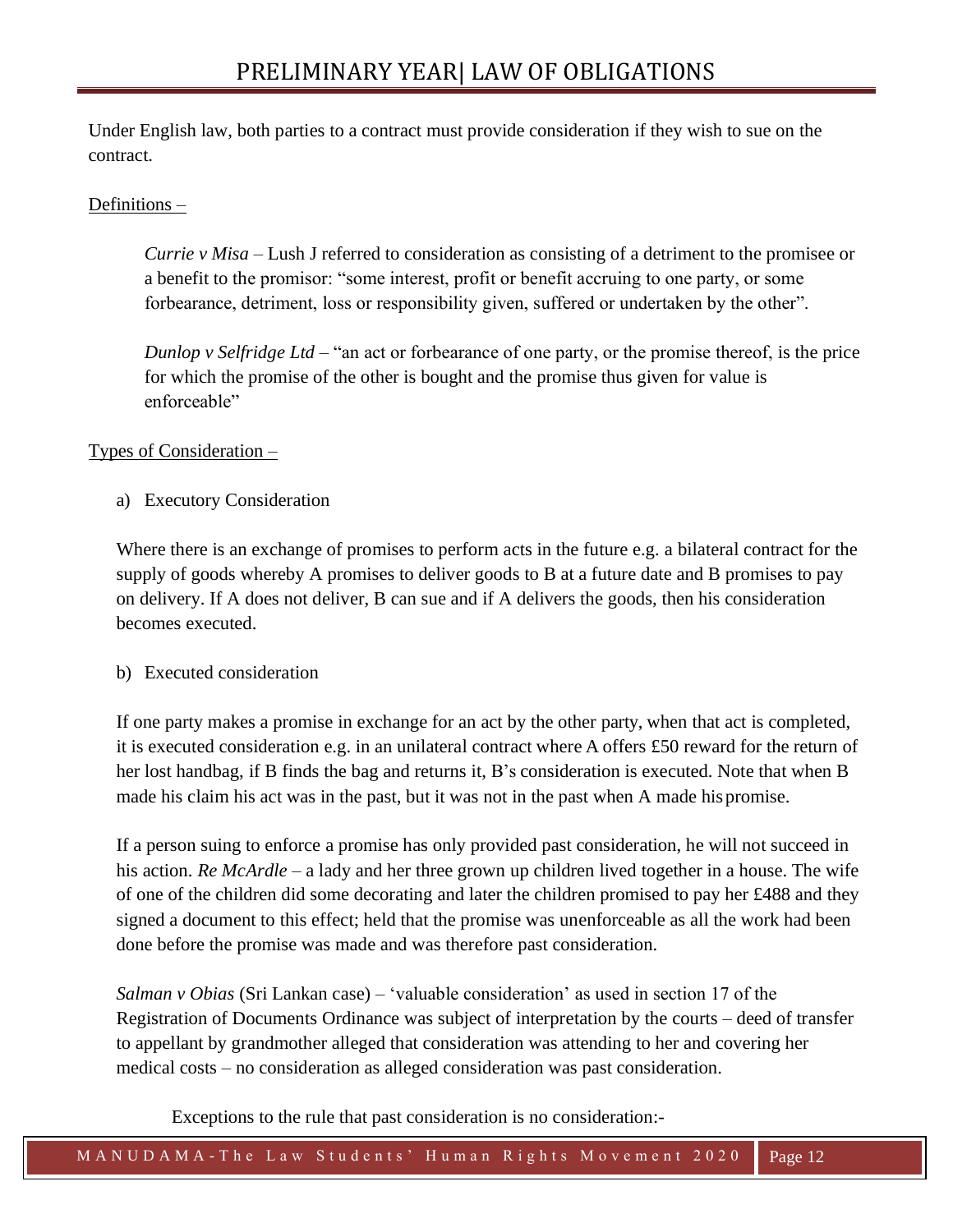- (i) Bills of Exchange Ordinance 1927 section 27 provides that any antecedent debt or liability is valid consideration for a bill of exchange
- (ii) A past act is saved from the rule that past consideration is no consideration iftwo conditions are satisfied:
	- a. That the act was done at the request of the promisor; and
	- b. That the parties all along contemplated that payment would be made.

*Lampleigh v Braithwait* – B killed an man and asked L to obtain an royal pardon. L did so and B then promised to pay him £100. B broke promise and L sued him. L succeeded in action because B's request was regarded as containing an implied promise to pay and the subsequent promise to pay  $£100$  was simply fixing the amount

### Consideration must be sufficient but need not be adequate:-

Consideration has to have some value. Where consideration is recognised by the law as having some value, it is described as "real" or "sufficient" consideration.

*Chappell & Co Ltd v Nestle Co Ltd* –Nestle were running a special offer whereby members of the public could obtain a music record by sending off three wrappers from Nestle's chocolate bars plus some money: the wrappers were held to be "sufficient" consideration.

*Thomas v Thomas*  $-\pounds1$  rent per year and promise to keep the house in good repair was "sufficient" consideration for the conveyance of a house.

### Consideration must move from the promisee:-

The person who wishes to enforce the contract must show that he provided consideration; it is not enough to show that someone else provided consideration.

*Tweddle v Atkinson* – an agreement was made between William Guy and John Tweddle whereby each promised the other that he would pay a sum of money to William Tweddle, who was the son of John Tweddle and the prospective son-in-law of William Guy who died without having paid this sum. William Tweddle was unable to sue the executors for the sum as he was a "stranger to the consideration".

### Forbearance to sue:-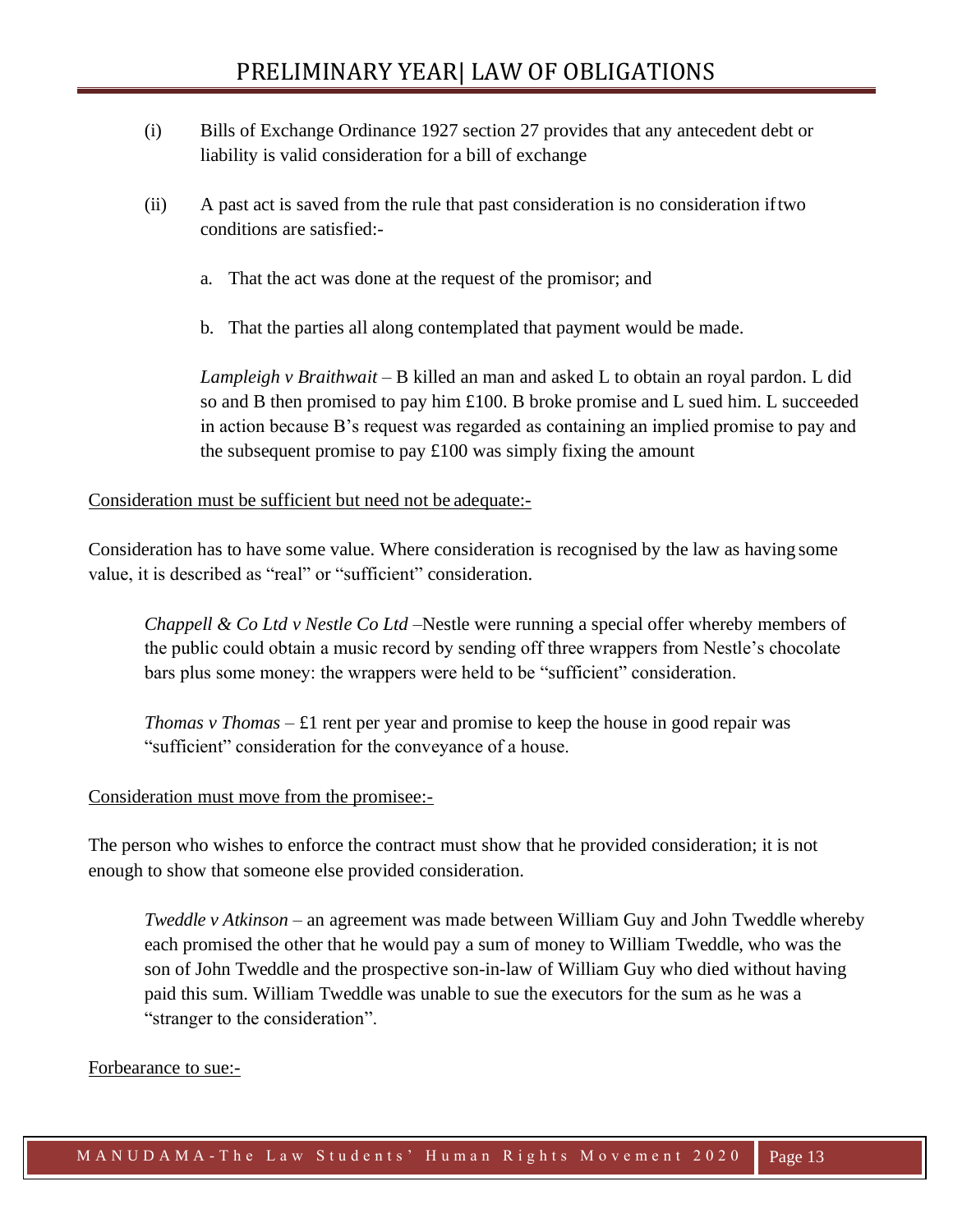If one person has a valid claim against another (in contract or tort) but promises to forebear from enforcing it, that will constitute valid consideration if made in return for a promise by the other side to settle the claim – *Alliance Bank v Broom*

### Existing public duty:-

If someone is under a public duty to do a particular task, the agreeing to do that task is not sufficient consideration for a contract

*Collins v Godefroy* – G promised to pay C if C would attend court to give evidence. C was served with a summons and therefore he was unable to sue G for payment as he was already under a duty to attend court

*Glassbrooke Bros v Glamorgan County Council* – if someone exceeds their public duty, then this may be valid consideration

#### Existing contractual duty:-

If someone promises to do something they are already bound to do under a contract that is not valid consideration.

*Stilk v Myrick* – Two out of eleven sailors deserted ship. The captain promised to pay remaining sailors extra money of they sailed the ship back but then refused to pay: held that sailors were already bound to sail back and promising to sail back was not valid consideration for the promise of extra payment.

*Hartley v Ponsonby* – nineteen out of thirty six crew deserted ship and captain promised to pay extra to remainder. Here promise to sail back in dangerous and seriously undermanned conditions discharged the sailors from their existing contract and left them free to enter into a new contract for the rest of the voyage.

Stilk v Mryick principle is amended by the following case. Now if the performance of an existing contractual duty confers a practical benefit on the other party, this can constitute valid consideration. *Williams v Roffey Bros Ltd* - The defendants were building contractors who entered an agreement with Shepherds Bush Housing Association to refurbish a block of 27 flats. This contract was subject to a liquidated damages clause if they did not complete the contract on time. The defendants engaged the claimant to do the carpentry work for an agreed price of £20,000.

6 months after commencing the work, the claimant realized he had priced the job too low and would be unable to complete at the originally agreed price. He approached the defendant who had recognised that the price was particularly low and was concerned about completing the contract on time. The defendant agreed to pay the claimant an additional £575 per flat.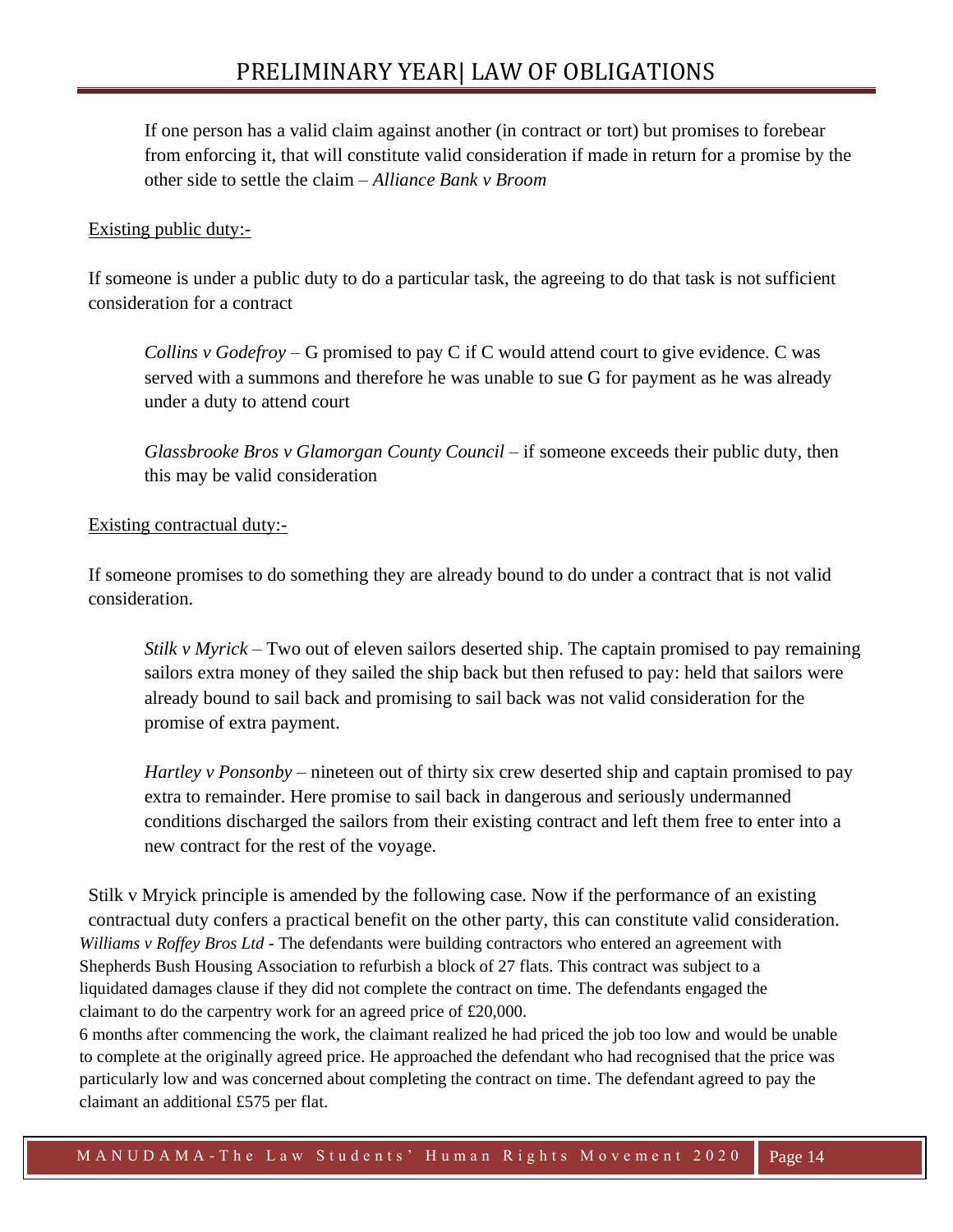The claimant continued work on the flats for a further 6 weeks but only received an additional £500. He then ran out of money and refused to continue unless payment was made. The defendant engaged another carpenter to complete the contract and refused to pay the claimant the further sums promised arguing that the claimant had not provided any consideration as he was already under an existing contractual duty to complete the work.

Consideration was provided by the claimant conferring a benefit on the defendant by helping them to avoid the penalty clause. Therefore the defendant was liable to make the extra payments promised.

### Existing contractual duty to a third party:-

If a party promises to do something for a second party, but is already bound by a contract to do this for a third party, this is good consideration.

*Scotson v Pegg* –held that Scotson's delivery of coal (the performance of an existing contractual duty to a third party,  $X$ ) was a benefit to Pegg and was valid consideration. It could also be seen as a detriment to Scotson as they could have broken their contract with X and paid damages.

## Part payment of a debt:-

If one person owes a sum of money to another and agrees to pay part of this in full settlement, the rule at common law (the rule in *Pinnel's case*) is that part payment of a debt is not good consideration for a promise to forego the balance.

*Pinnel's case – at Pinnel's request Cole paid Pinnel £5 on £8 owed in full settlement. Pinnel* subsequently sued Cole for the balance. It was held that part payment was not in itself valid consideration. However, it was held that the agreement to accept part consideration would be binding if the debtor, at the creditor's request, provided some fresh consideration e.g. early partpayment, chattel instead of money, part-payment in a different place.

*Foakes v Beer* – B obtained a judgement against F for a debt owed. F asked for time to pay and B agreed to take no further action provided that F pays £500 immediately and the remainder by half-yearly payments of £150. F kept to the payment plan but was liable to pay interest accrued because such interest payment was the consideration for which F had bought B's promise to take no further action.

*Re Selectmove* – arrears in tax put Inland Revenue in a position to put Selectmove in liquidation. Selectmove tried to rely on the agreement made with collector of taxes that they would pay arrears in instalments when they were put in liquidation and it was held that they had not provided consideration for the promise not to put into liquidation.

Exceptions to the rule in Pinnel's case